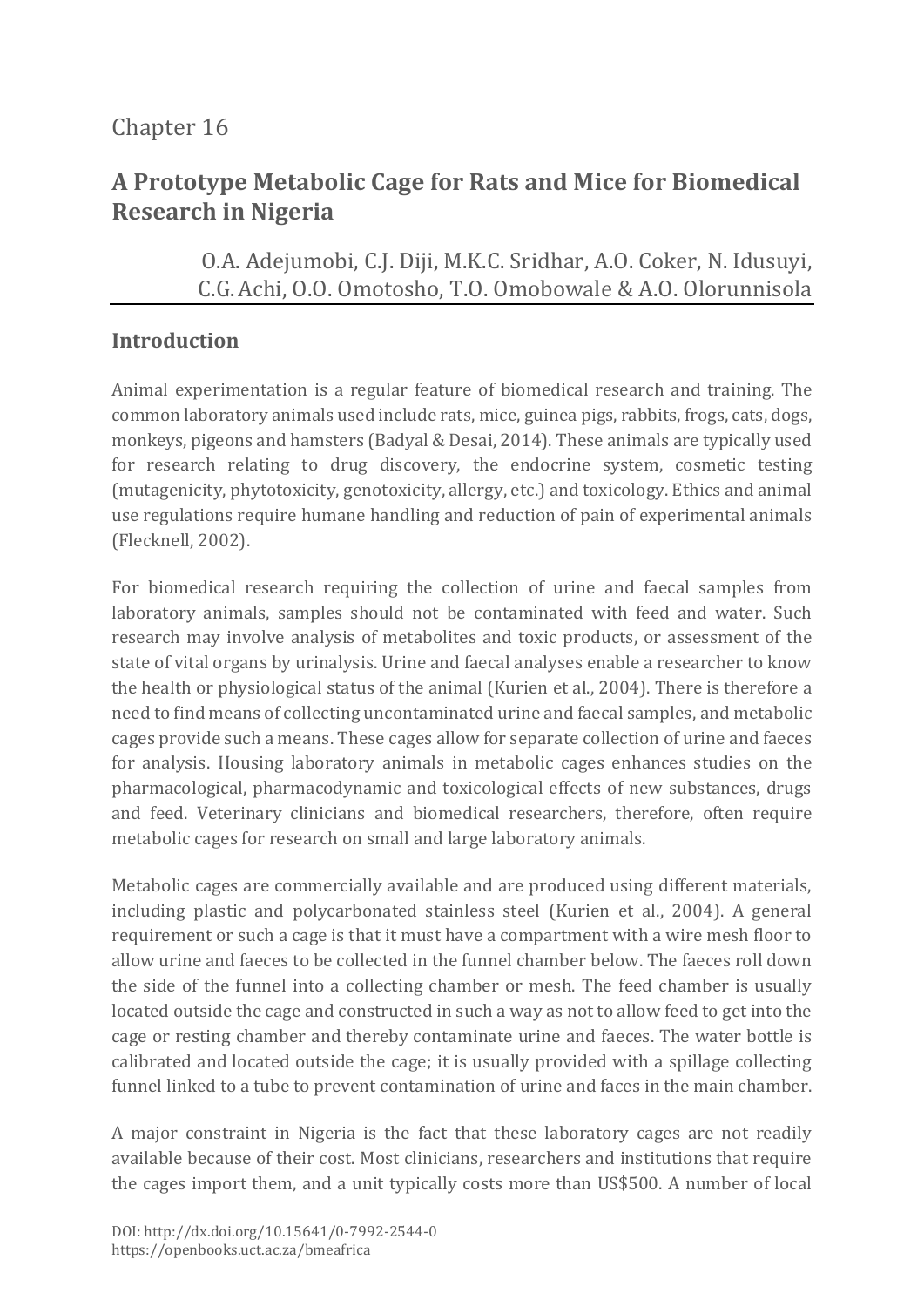researchers have, therefore, devised different methods for the collection of urine and faecal samples. Some have used crude wire mesh housing placed on bowls, while others have used wooden boxes with wire mesh and net to collect samples. These methods, however, may impose a lot of stress on laboratory animals, thereby altering experimental results (Eriksson et al., 2004).

The aim of this project was to design and fabricate a safe, compact and affordable metabolic cage for small animal experimentation especially for rats and mice, that would meet the requirements of end-users including biomedical researchers.

#### **Needs assessment**

A needs assessment indicated that a metabolic cage with a unit cost of less than US\$100 would be acceptable to the end users, including nutritionists, pharmacologists, physiologists, biochemists and research students. The cage should be constructed to prevent trauma to the laboratory animal.

#### **Design parameters**

The design parameters for the cage as specified by the users are outlined below.

- It should be able to adequately separate urine and faecal samples and prevent contamination from water and feed.
- It should be made of materials that are resistant to corrosion, easy to clean and can be autoclaved.
- The component parts should be easy to detach and assemble for ease of cleaning and disinfection.
- Provision should be made for adequate ventilation in the cage.

## **Prototype**

The component parts of the prototype metabolic cage that was developed are presented in Figures 1 to 6. Stainless steel was used in the construction of the cage stand, housing and floor. This is because it is readily available in Nigeria, relatively inexpensive and resistant to corrosion from urine and water soiling. Provision was made for the collection and separation of urine and faecal samples for analysis, as well as for water spillage and feed contamination control. Urine collection is done by a calibrated tube, which is placed beneath the cage and allows for the measurement of urine volume. Provision was also made for the measurement of feed consumption and quantity of water supplied or consumed. The quantity of feed supplied can be compared with what remains in order to obtain the daily consumption. The quantity of water consumed daily can be determined by subtracting the quantity of water left in the water bottle from the quantity supplied. Safety standards were followed for the housing compartment, these include the choice of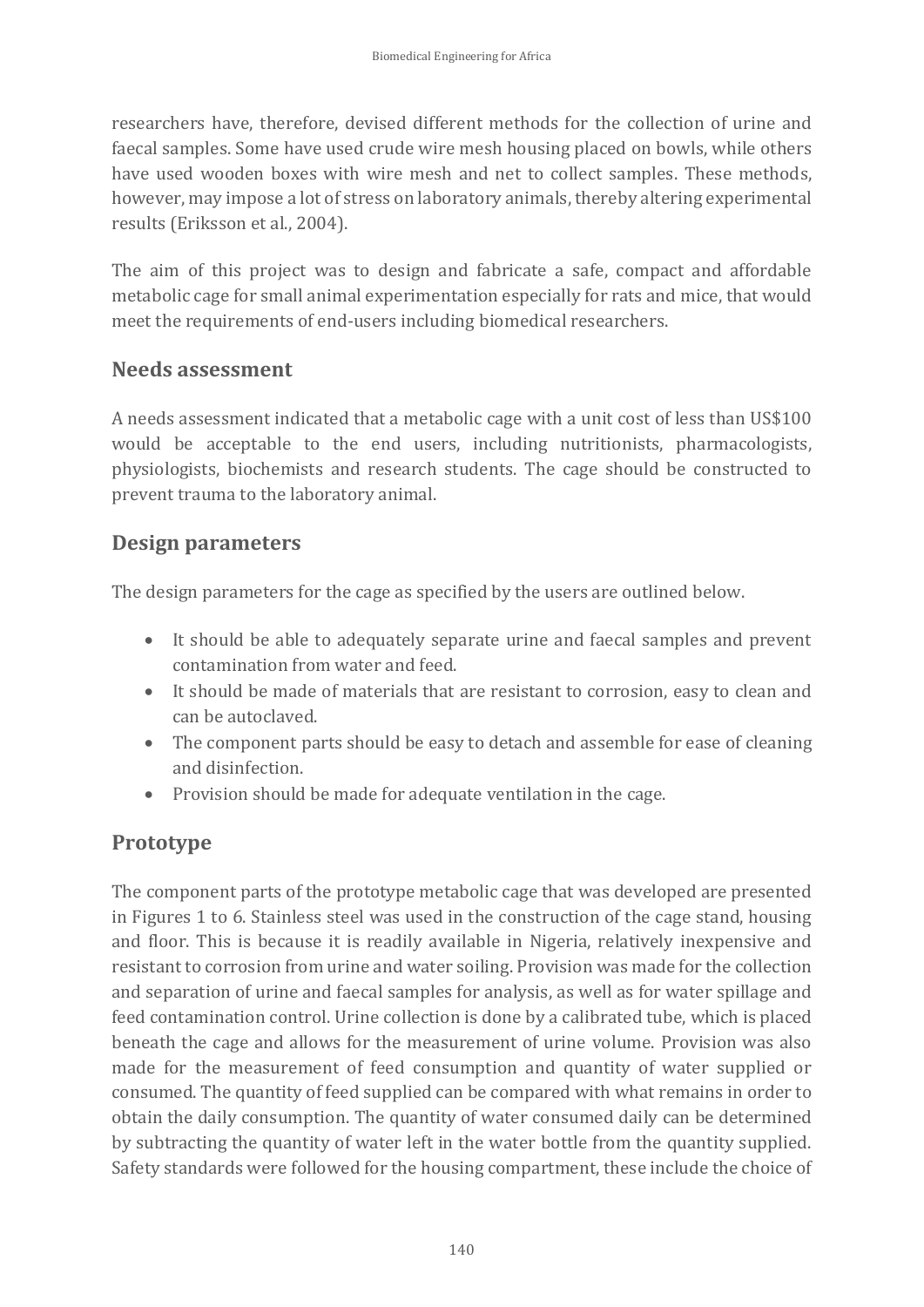non-corrosive, non-toxic stainless steel, medium gauge wire mesh of 1–2mm diameter to prevent injury to the feet of the animals, and welding and folding of the joints and edges to prevent injury to the animals. The wire mesh will provide adequate ventilation. Feeding, watering, and spillage outlet facilities were provided to prevent crosscontamination. The components of the cage are detachable, and therefore easy to clean and replace when necessary.



*Figure 1: Views of the prototype metabolic cage. A: adjuster (for adjusting the resting compartment to suit the size of animal), B: water bottle, C: resting compartment, D: water drainage pipe, E: base hopper (funnel for collecting faeces), F: wire mesh.*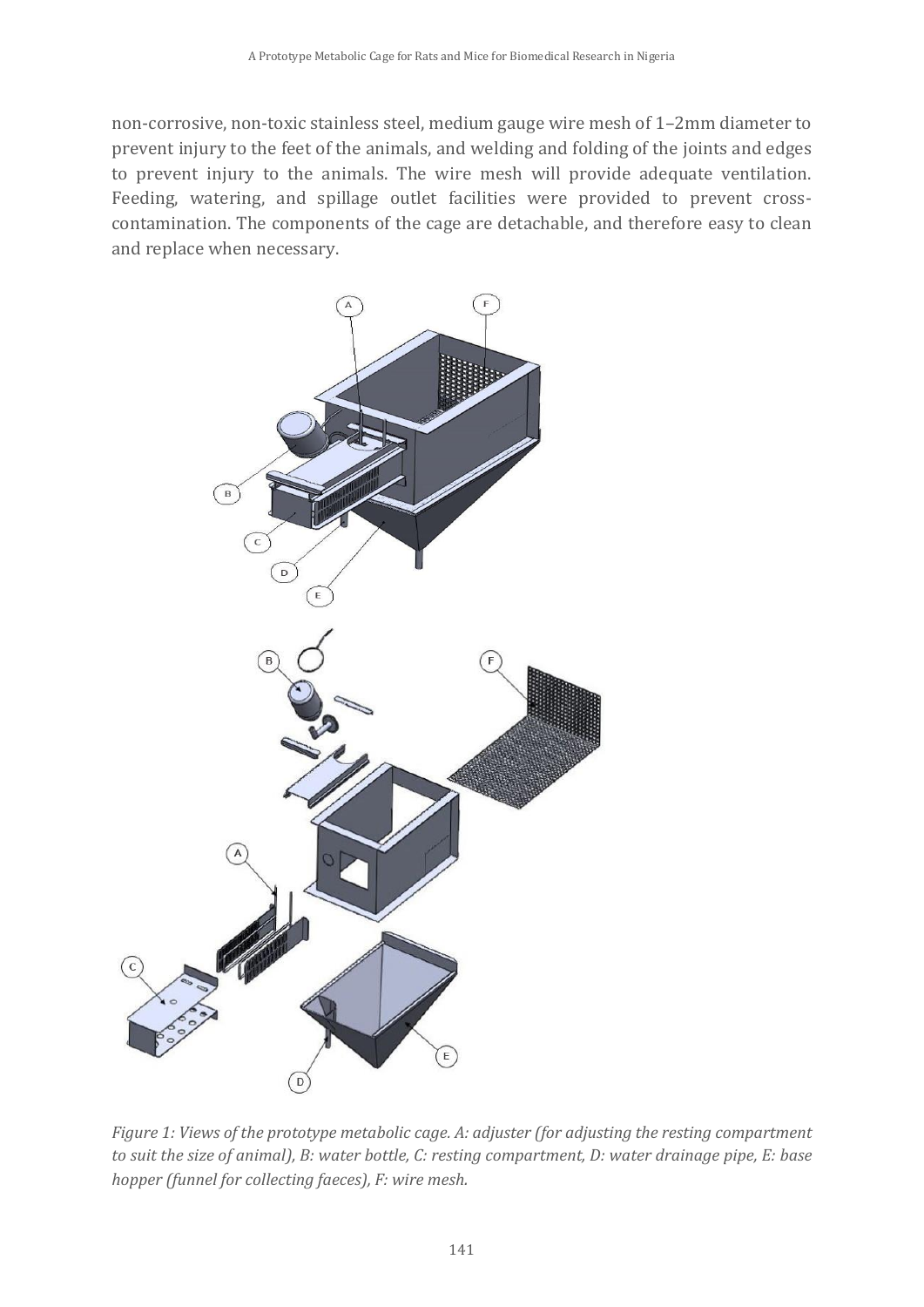Biomedical Engineering for Africa



*Figure 2: Top view (top) and side view (bottom) of prototype metabolic cage*.



*Figure 3: 30-unit metabolic cage stand with cages. Cages are connected to a rack attached to the bottom of a horizontal plate. The horizontal plates serve as cover for the cages and as base on which urine collecting jars are arranged in alignment with the urine collecting outlets of the cages above them. The stand has wheels for mobility.*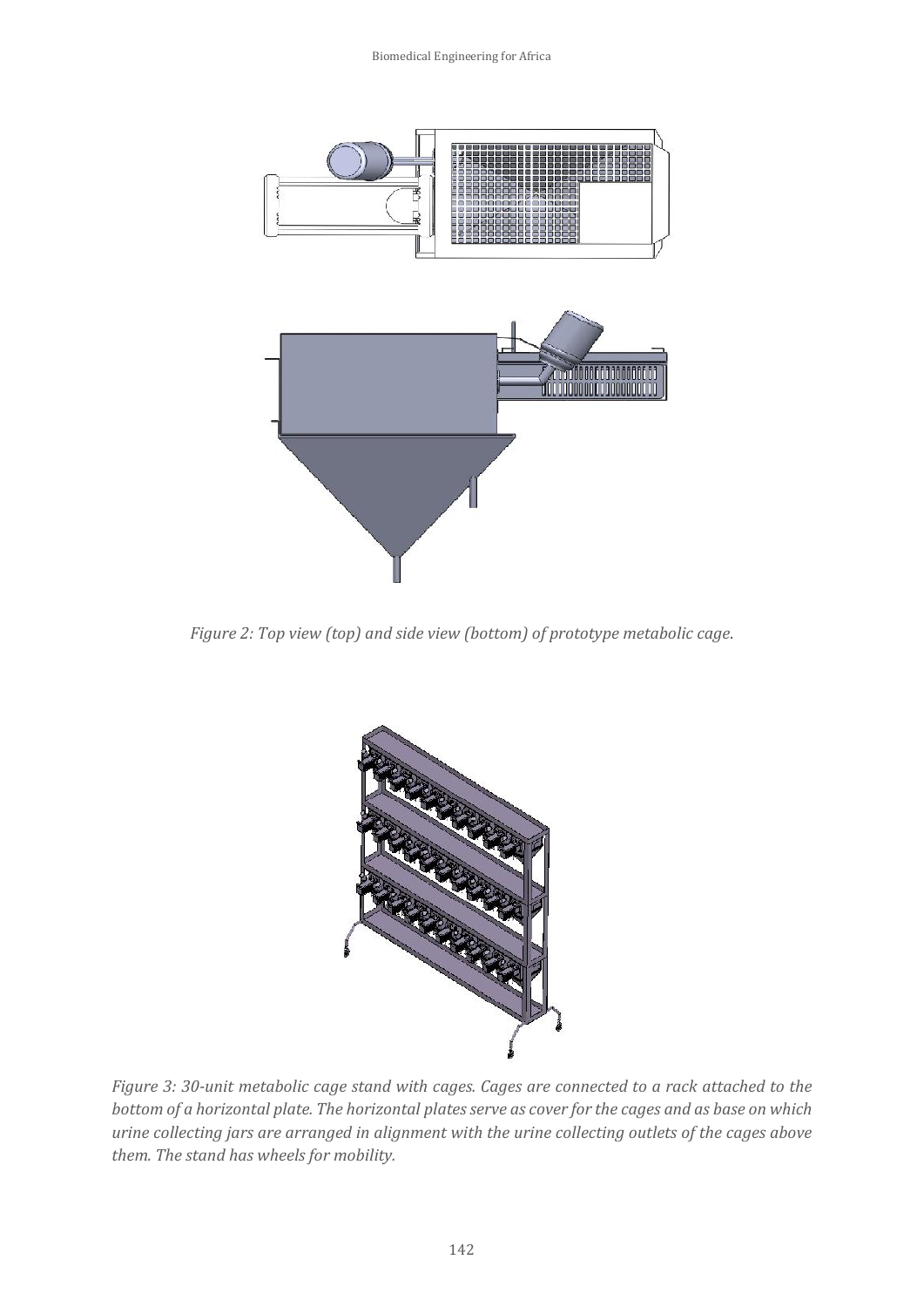

*Figure 4: Top, left: side view of the metabolic cage with open slits (blue arrow) on the resting compartment for ventilation; adjustable side plates (green arrow) to suit rodent size; and playing, feeding and drinking unit (black arrow), where feeding and drinking accessories are fixed. Top, right: upper part of cage, which is attached to cage stand; wire mesh (red arrow) on which the rodents stand; and resting compartment (blue arrow).* 

*Bottom: base of cage with resting compartment (black arrow); and wire mesh (blue arrow) on floor of cage*.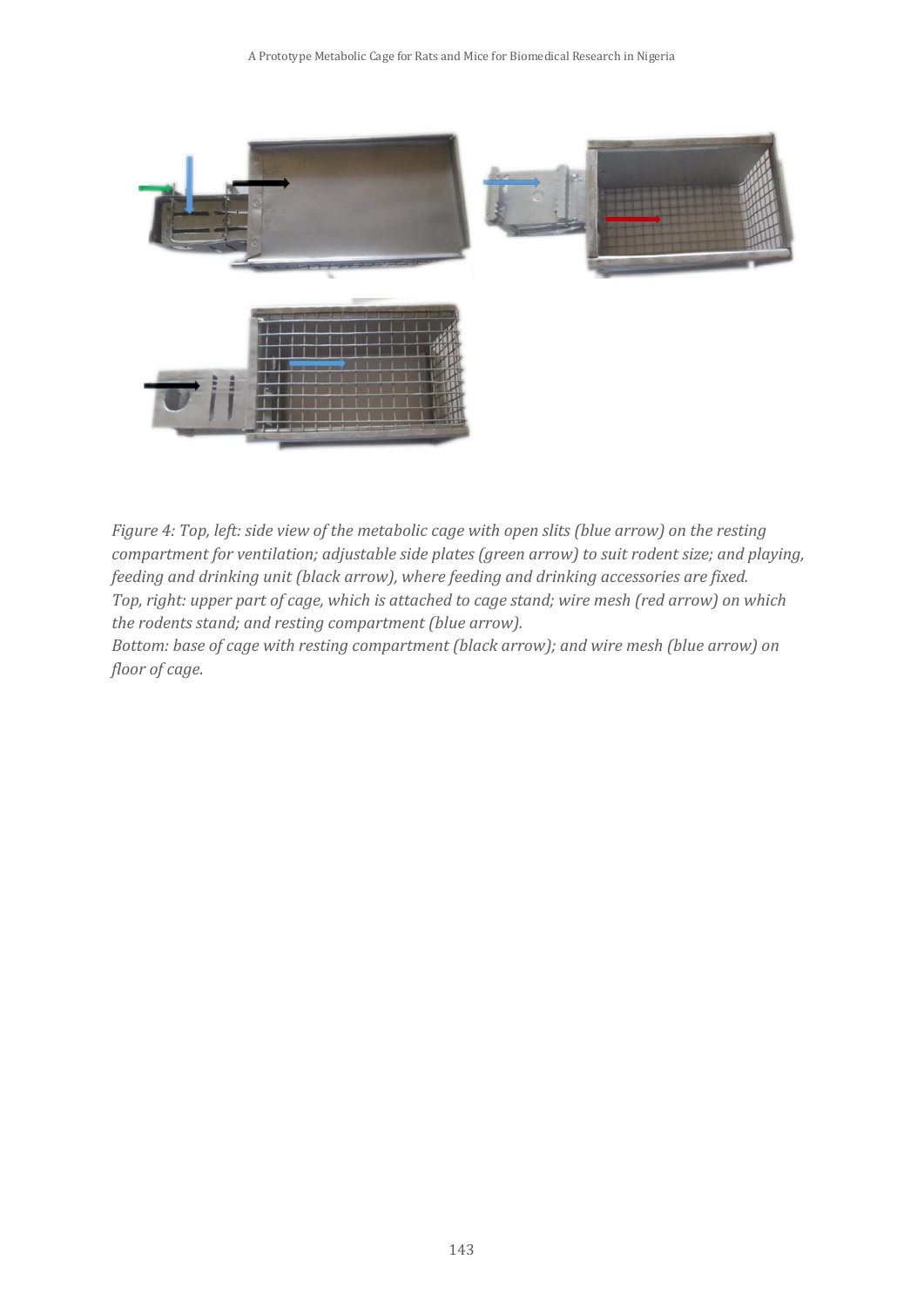

*Figure 5: Top: side view of base hopper, spilled water outlet pipe (blue arrow) and urine outlet pipe (green arrow).* 

*Bottom: Inside view of the base hopper with openings for spilled water outlet (blue arrow), and urine outlet (green arrow). The urine outlet prevents urine contamination by water drops from the drinking bottle while the animals drink from it*.



*Figure 6: Rodent drinking bottle with water spillage control nipple.*